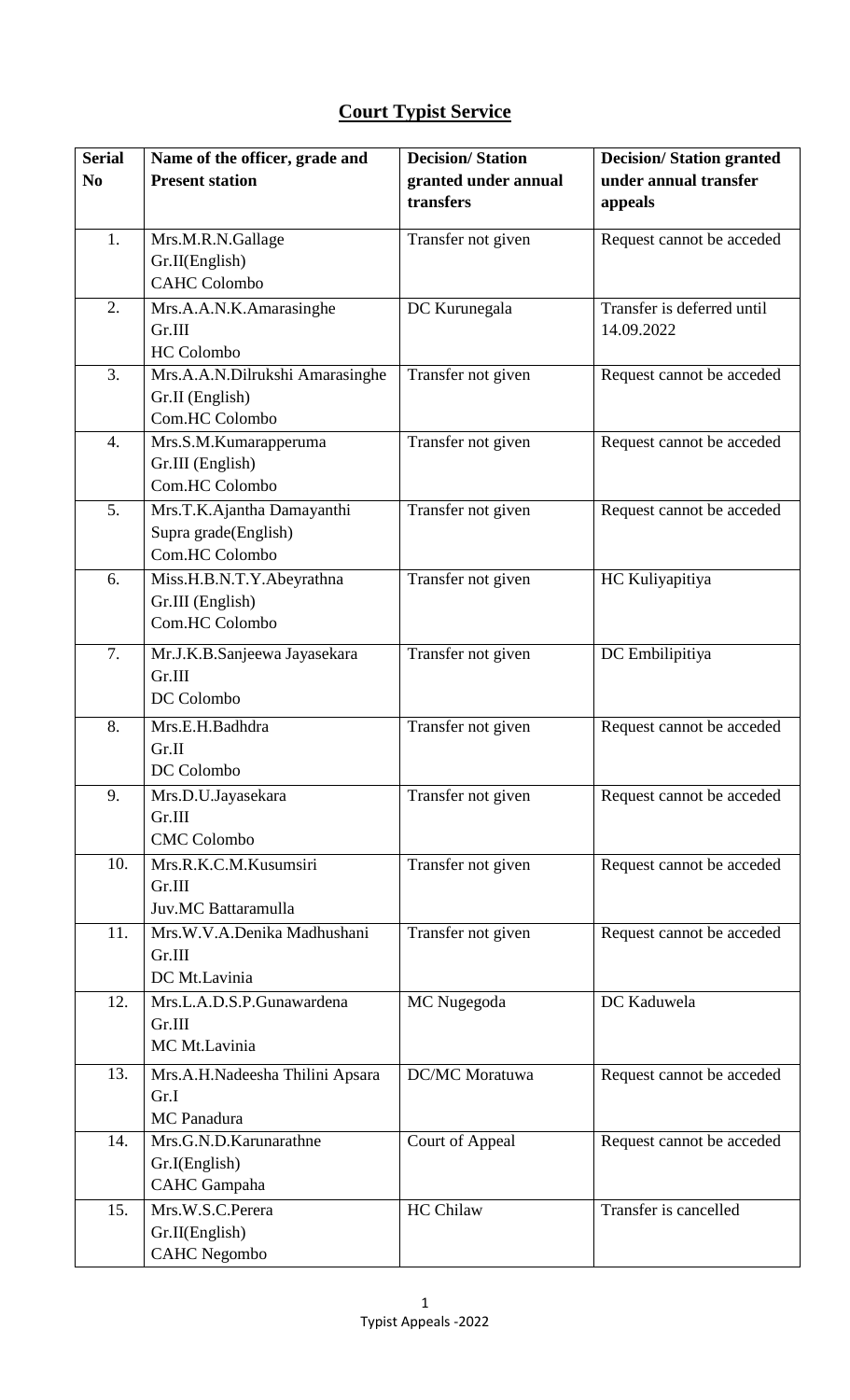| 16. | Mrs.V.A.A. Udayangani Vijayalath | Transfer not given             | MC Mahara                   |
|-----|----------------------------------|--------------------------------|-----------------------------|
|     | Gr.II                            |                                | (Transfer is deferred until |
|     | DC Negombo                       |                                | further notice)             |
| 17. | Miss.R.P.N.Lakeesha              | Transfer not given             | Request cannot be acceded   |
|     | Gr.III                           |                                |                             |
|     | MC Negombo                       |                                |                             |
| 18. | Mrs.J.P.C.Shanaki Fernando       | MC Mahara                      | DC Gampaha                  |
|     | Gr.III                           |                                | (Transfer is deferred until |
|     | DC/MC Minuwangoda                |                                | further notice)             |
| 19. | Mrs.J.P.C.S.Fernando             | MC Mahara                      | Transfer is deferred until  |
|     | Gr.III                           | (To be posted to proposed      | 14.09.2022                  |
|     | DC/MC Minuwangoda                | DC Mahara)                     |                             |
| 20. | Mrs.P.D.A.S.Karunathilake        | Transfer not given             | Request cannot be acceded   |
|     | Gr.III                           |                                |                             |
|     | MC Balapitiya                    |                                |                             |
| 21. | Mrs.G.G.R.C.Piyathilake          | <b>HC</b> Colombo              | Transfer is cancelled       |
|     | Supra Grade                      |                                |                             |
|     | MC Balapitiya                    |                                |                             |
| 22. | Mrs.Hasanthi Iresha              | MC Matara                      | Request cannot be acceded   |
|     | Gr.I                             |                                |                             |
|     | <b>HC</b> Galle                  |                                |                             |
| 23. | Mrs.P.Anoma Jayaweera            | Transfer not given             | Request cannot be acceded   |
|     | Gr.I                             |                                |                             |
|     | DC/MC Udugama                    |                                |                             |
| 24. | Mrs.S.P.Jeewa Laxmi              | Transfer not given             | Request cannot be acceded   |
|     | Gr.II                            |                                |                             |
|     | <b>HC</b> Hambantota             |                                |                             |
| 25. | Miss.N.H.Naveesha Sewwandi       | Transfer not given             | Request cannot be acceded   |
|     | Gr.III                           |                                |                             |
|     | DC/MC Tissamaharama              |                                |                             |
| 26. | Mrs.R.P.D.H.Karunathilake        | Transfer not given             | Request cannot be acceded   |
|     | Gr.I(English)                    |                                |                             |
|     | <b>CAHC Kandy</b>                |                                |                             |
| 27. | Mrs.S.M.A.K.Samarakoon           | Transfer not given             | Request cannot be acceded   |
|     | Supra Grade                      |                                |                             |
|     | DC Kandy                         |                                |                             |
| 28. | Mrs.T.Shanthi Rukmini Peiris     | Transfer not given             | Request cannot be acceded   |
|     | Gr.I (English)                   |                                |                             |
|     | HC Nuwara Eliya                  |                                |                             |
| 29. | Ms.A.W.P.Madhushani              | HC Panadura                    | Request cannot be acceded   |
|     | Gr.III                           | (Transfer has been             |                             |
|     | <b>DC/MC Hatton</b>              | deferred until further         |                             |
| 30. | Mrs.K.M.S.G.A.P.K.               | notice)<br><b>DC/MC</b> Matale |                             |
|     |                                  |                                | Request cannot be acceded   |
|     | Karunanayake<br>Gr.I             |                                |                             |
|     | DC/MC Dambulla                   |                                |                             |
| 31. | Miss.H.M.Anuradhika Indiwari     | Transfer not given             | Request cannot be acceded   |
|     | Gr.III                           |                                |                             |
|     | HC Ratnapura                     |                                |                             |
|     |                                  |                                |                             |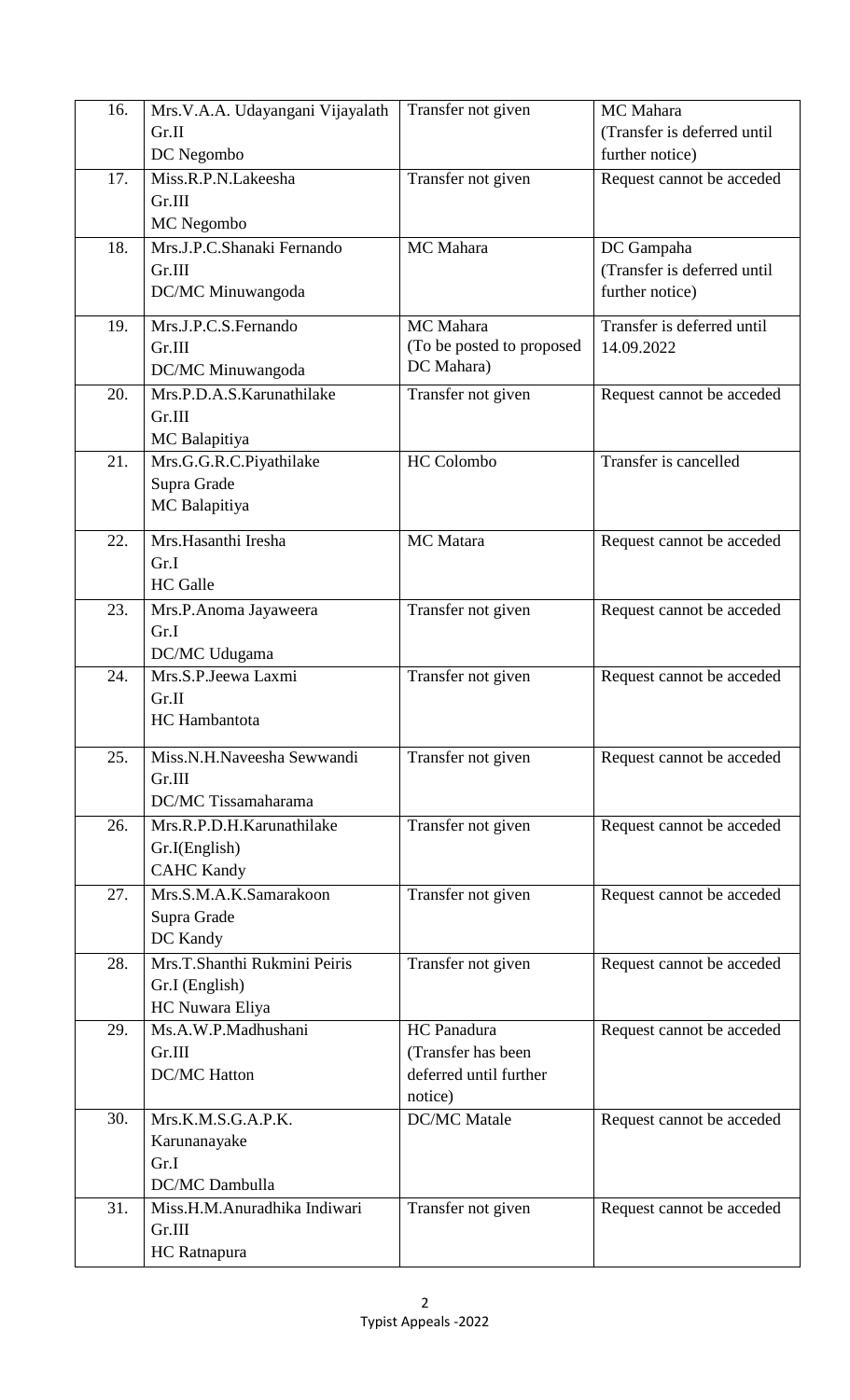| 32. | Mrs.R.A.D.N.Rajapakshe        | HC Avissawella                               | Request cannot be acceded  |
|-----|-------------------------------|----------------------------------------------|----------------------------|
|     | Gr.II                         |                                              |                            |
|     | DC Ratnapura                  |                                              |                            |
| 33. | Miss.M.S.N.Gangani            | Transfer not given                           | Request cannot be acceded  |
|     | Gr.III                        |                                              |                            |
|     | DC Embilipitiya               |                                              |                            |
| 34. | Mrs.K.P.G.Chinthadevi         | Transfer not given                           | MC Nugegoda                |
|     | Gr.I                          |                                              |                            |
|     | DC Embilipitiya               |                                              |                            |
| 35. | Miss.K.P.I.Lakshani           | Transfer not given                           | Request cannot be acceded  |
|     | Gr.III                        |                                              |                            |
|     | <b>CAHC</b> Kegalle           |                                              |                            |
| 36. | Mrs.R.L.D.Dulmini             | Transfer not given                           | Request cannot be acceded  |
|     | Gr.III(English)               |                                              |                            |
|     | CAHC Kurunegala               |                                              |                            |
| 37. | Ms.T.K.J.Chathurika           | Transfer not given                           | Com.HC Colombo             |
|     | Gr.III(English)               |                                              |                            |
|     | HC Kuliyapitiya               |                                              |                            |
| 38. | Mrs.R.D.R.Sadamali            | Transfer not given                           | Request cannot be acceded  |
|     | Gr.II                         |                                              |                            |
|     | MC Galgamuwa                  |                                              |                            |
| 39. | Mrs.H.M.A.U.Herath            | HC Badulla                                   | Request cannot be acceded  |
|     | Gr.III<br><b>HC</b> Puttalam  | (Transfer has been<br>deferred until further |                            |
|     |                               | notice)                                      |                            |
| 40. | Mrs.J.M.H.Surangi Buddhika    | Transfer not given                           | Request cannot be acceded  |
|     | Gr.III                        |                                              |                            |
|     | <b>HC</b> Puttlam             |                                              |                            |
| 41. | Ms.H.M.Y.P.K.Herath           | Transfer not given                           | Request cannot be acceded  |
|     | Gr.III                        |                                              |                            |
|     | <b>DC/MC Puttlam</b>          |                                              |                            |
| 42. | Miss.W.Piyumi Madhumali       | <b>CAHC</b> Avissawella                      | Request cannot be acceded  |
|     | Vithanage                     |                                              |                            |
|     | Gr.III(English)               |                                              |                            |
|     | HC Anuradhapura               |                                              |                            |
| 43. | Mrs.R.M.C.S.Rajapakshe        | MC Tambuttegama                              | Transfer is cancelled      |
|     | Gr.I                          |                                              | (To be posted to proposed  |
|     | <b>CAHC</b> Anuradhapura      |                                              | MC Medawachchiya)          |
| 44. | Miss.S.N.G.Nayanathara        | DC Kandy                                     | Transfer is deferred until |
|     | Gr.III<br>HC Badulla          |                                              | further notice             |
| 45. |                               |                                              |                            |
|     | Mrs.L.S.H.P.N.Kumari<br>Gr.II | DC/MC Monaragala                             | Request cannot be acceded  |
|     | <b>MC</b> Bandarawela         |                                              |                            |
| 46. | Mrs.H.M.Renuka Damayanthi     | Transfer not given                           |                            |
|     | Gr.III                        |                                              | Request cannot be acceded  |
|     | MC Siyambalanduwa             |                                              |                            |
| 47. | Mrs.H.R.Anusha Kalyani        | Transfer not given                           | Request cannot be acceded  |
|     | Gr.III                        |                                              |                            |
|     | MC Siyambalanduwa             |                                              |                            |
|     |                               |                                              |                            |